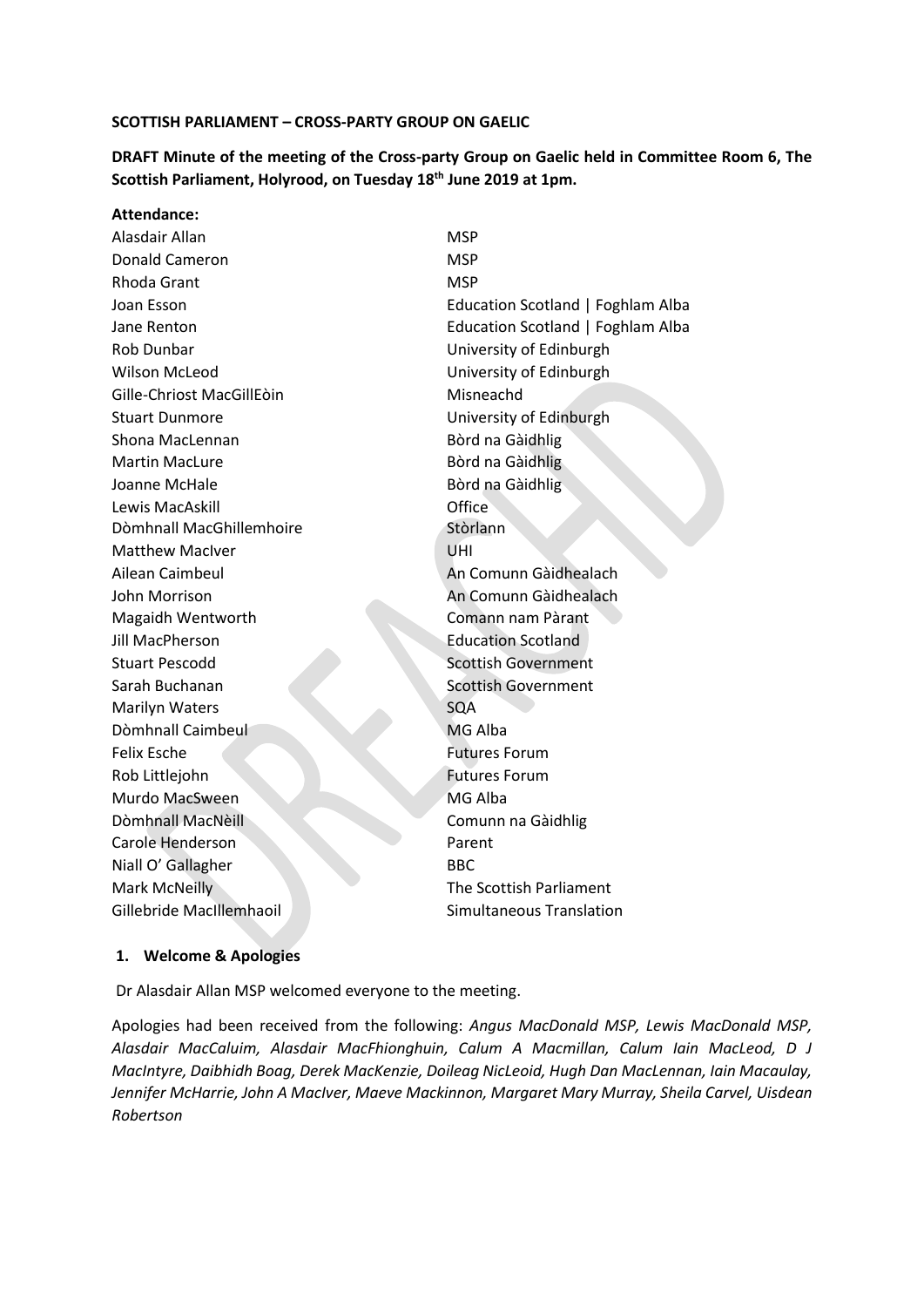### **2. Election of Cross-Party Group Office bearers:**

Whilst proposals for Convener were put forward Dr Allan stepped aside, and Shona MacLennan chaired the first part of elections. Dr Allan was the sole candidate put forward and agreed by Donald Cameron MSP. Dr Allan proposed Donald Cameron MSP as Vice Convener and this was agreed. Bòrd na Gàidhlig were happy to continue as Secretary.

**Convener**: Dr Alasdair Allan MSP **Vice Convener**: Donald Cameron MSP **Secretary**: Bòrd na Gàidhlig

All elected parties were congratulated on their positions. Subsequently Carole Henderson challenged the election of Bòrd na Gàidhlig as Secretary. However, this challenge was rejected by the Convener as not being timely.

### **3. Minutes of the previous meeting:**

**Carole Henderson** wished to emphasise (under point 7 AOCB) that the purpose of the Group is to provide information to MSPs.

The Minutes of the previous meeting held on 28 November 2018 were agreed, proposed by **D W Morrison** and seconded by **Prof. Rob Dunbar.** 

# **4. Presentation: New Legislative Developments in Wales and Ireland Speaker: Prof. Rob Dunbar, Celtic and Scottish Studies, University of Edinburgh.**

Dr Allan welcomed Prof Dunbar, who has recently been on a sabbatical to research on new legislative developments in Wales and Ireland, to present some of his findings. The research will form a new book on law and policy for Celtic languages.

In Summary:

- Linguistic Legislation and other important legislations
- Language Commissioners instead of Boards
- Language Standards instead of Language Plans
- Holistic Approaches
- Well-being of Future Generation (Wales) act 2015
- Well-being Goals

## *NOTE: Copies of this Presentation are available for distribution. Please contact[: fios@gaidhlig.scot.](mailto:fios@gaidhlig.scot)*

The Convener thanked Prof Dunbar for this short presentation and invited questions/points.

**D W Morrison** commended Prof Dunbar for this interesting presentation and questioned how implementation results should be shared. Prof Dunbar responded that under the Gaelic Language Act, Bòrd na Gàidhlig currently reviews how Gaelic Plans are implemented and the various ways they are put into action. The main difference compared to Wales and Ireland is that they both have moved to a system whereby there are dedicated Commissioners who closely monitor implementation of each language plan.

**Ailean Caimbeul** commented that the way the Act was established, it recognised the challenges of the small number of Gaelic speakers and the variation in dialects. Prof Dunbar responded by stating that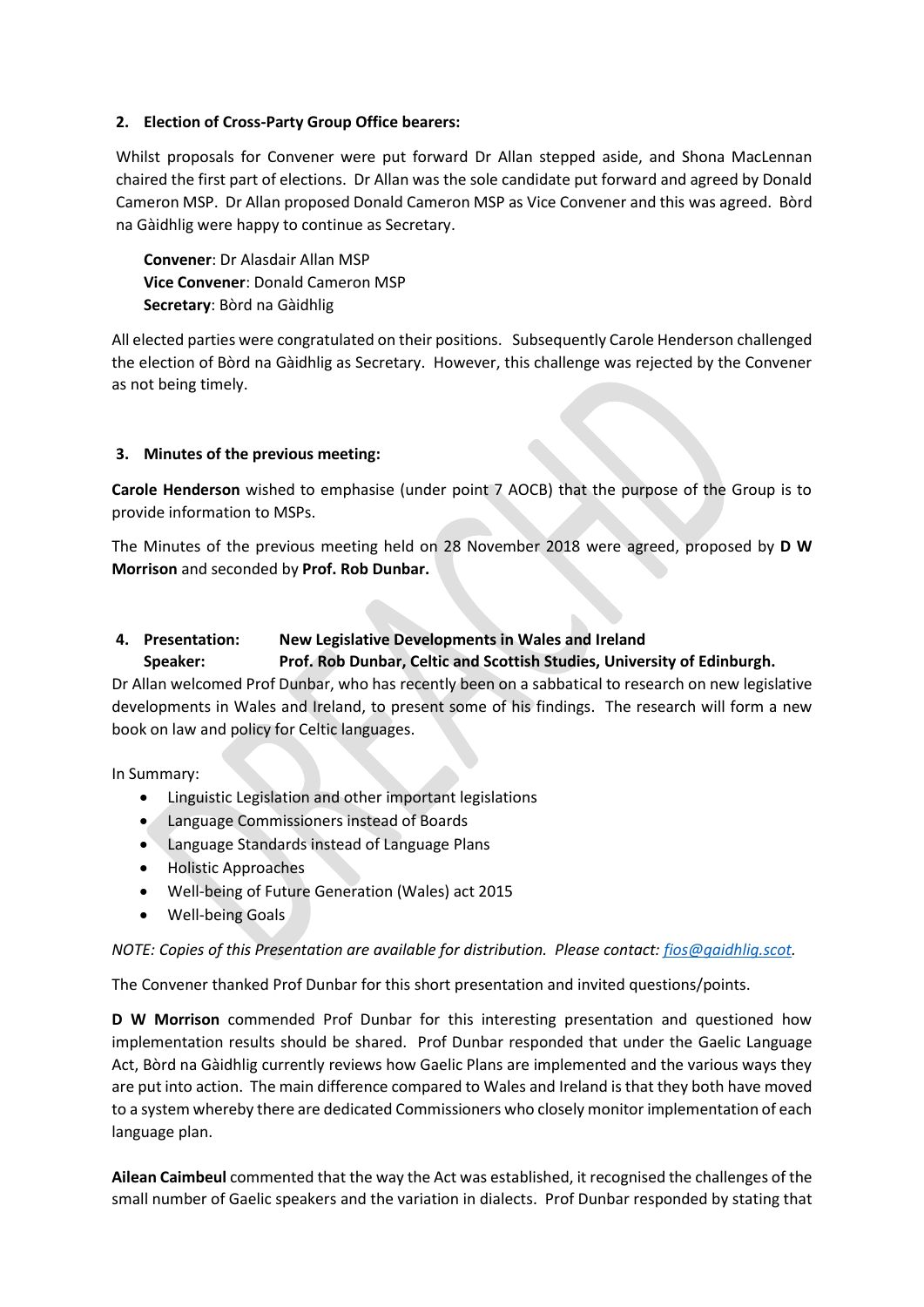even with a detailed guidance paper of over 150 pages in Wales, they too have regional differences and challenges. Shona MacLennan also added that Bòrd na Gàidhlig's view on this that two current developments, one being the recent conference which saw the main Gaelic organisations which BnG funds, come together for a development event and BnG would welcome suggestions from them on developments; and that Bòrd are launching a consultation on the [Statutory Guidance for Gaelic](http://www.gaidhlig.scot/bord/gaelic-you/public-consultation-draft-plans-guidance/)  [Language Plans](http://www.gaidhlig.scot/bord/gaelic-you/public-consultation-draft-plans-guidance/) later that week for the public to comment on the updated guidance. Further information on this will is available on Bòrd na Gàidhlig's website.

## **5. Presentation: Gaelic in the Senior Phase,**

## **Speakers: Joan Esson and Jane Renton, Education Scotland**

Dr Allan welcomed Joan Esson and Jane Renton to the meeting and for presenting information on Gaelic in the Senior Phases in High Schools.

In Summary:

- Education Scotland are in partnership working with other bodies to form a strong strategy for Gaelic in the Schools
- There has been a vast increase in Gaelic in primary schools over the years, although there are areas for improvement in High School provision
- There have been significant developments in E-Sgoil and the Foundation Apprenticeship in Social Services: Children and Young People taught through the medium of Gaelic
- Education Scotland are also engaging in various events and surveys with Teachers and Schools, promoting information sharing and experiences

## *NOTE: Copies of this Presentation are available for distribution. Please contact[: fios@gaidhlig.scot.](mailto:fios@gaidhlig.scot)*

The Convener thanked Joan Esson and Jane Renton for this presentation and invited questions/points.

**Shona MacLennan** added that a meeting is planned for December, with the Deputy First Minister, SG representatives, Education Scotland, Directors of Education and Bòrd na Gàidhlig, which will consider the main opportunities and challenges for future development of Gaelic education.

**Carole Henderson** questioned the number of Gaelic Teachers and current Local Authority advertisement for teachers and recommended educating them on clarification of adverts. Joan Esson responded by referring to the Statutory Guidance and offered to speak further with Carole Henderson regarding a certain matter after the meeting.

**Maggie Wentworth** asked if there could be more done with Local Authorities and schools, to clarify the Statutory Guidance and understanding of what Gaelic Medium Education is and what parents expect from this.

**Matthew MacIver** commented that there has been little information presented on parents' views on why pupils are not choosing GME in secondary. It was noted that the term Senior Phase refers to S4, S5 & S6 in secondary education. It was also clarified that Education Scotland work with colleges, and the example of Education Scotland and Bòrd na Gàidhlig have been working with Sabhal Mòr Ostaig on Foundation Apprenticeships. These currently involve one local authority and two secondary schools, and later this year this course will be expected to involve a further two schools and local Authorities.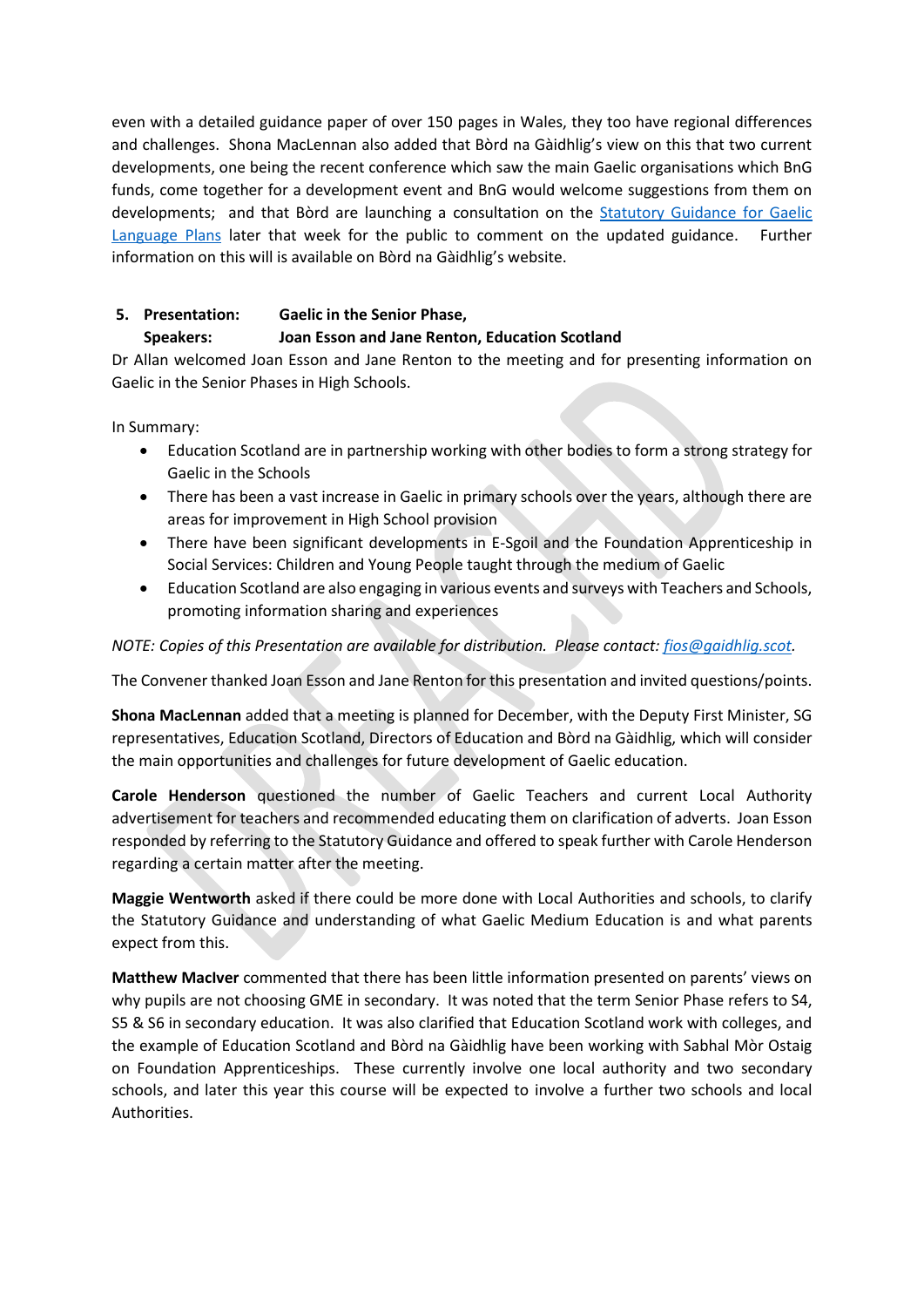### **6. Presentation: DASG and the new Gaelic Grammar Guidance**

Apologies were received on the morning of the meeting from Mark McConville who hoped to present on DASG (Digital Archive of Scottish Gaelic) and the recent Guidance on Gaelic Grammar. Dr Wilson McLeod was happy to provide some information on both topics. The work was commissioned by Bòrd na Gàidhlig in delivered by a partnership including Sabhal Mòr Ostaig, University of Edinburgh, and University of Glasgow. It set out to identify from Gaelic users what the 10 key grammatical challenges were and guidance prepared to advise to these. This guidance has been published in the DASG website.

Dr Allan and other MSPs left the meeting to attend Parliamentary duties and Shona MacLennan chaired the remainder of the meeting.

**D W Morrison** commented that with the support of Bòrd na Gàidhlig, Stòrlann are putting together a simplified version of the guidance and will then be available on their website and circulate to teachers, schools and other bodies for wider use of this.

Shona MacLennan thanked Wilson McLeod for the information about the new Grammar Guidance.

## **7. AOCB**

Four Points were raised:

- **1.** A request was received from The Scottish Parliament's Gaelic Development Officer regarding the new Gaelic translation of the New Testament in contemporary Gaelic and recommends it as an appropriate subject for a Time for Reflection. The request for the CPG is to recommend someone from the team who translated the New Testament to deliver Time for Reflection.
- **2. Rob Littlejohn** from Futures Forum spoke briefly about an event they hope to run on 6th December 2019 looking at the Future of Gaelic. Copies of this paper are available for distribution. Please contact: [fios@gaidhlig.scot.](mailto:fios@gaidhlig.scot)
- **3. Misneachd:** Gille-chriost MacGill'Eòin (a Misneachd representative) spoke about their recent publication, 'The Decline of Gaelic: 5 Key steps to tackle the crisis'. In Summary, the 5 key points of the paper are:
	- Acknowledge the crisis facing Gaelic.
	- Funding for Gaelic as a home and community language.
	- Locate more senior Gaelic jobs in the Hebrides.
	- Towards a stronger Gaelic Language Act.
	- Integrated strategy for education from early years to tertiary level.

**Misneachd** are also currently encouraging people to respond to the public consultation regarding the Islands Plan.

**D W Morrison** commented on this information and asked how learners fit in to the recommendations Misneachd are putting forward. Gille-chriost commented that learners are important and see them as part of the new Gaelic families and equally important to encourage them to live in Gaelic communities.

**Matthew MacIver** commented that the points put forward would be appealing to many and suggested that there was an opportunity to review current Gaelic Education provision and further support for families and communities.